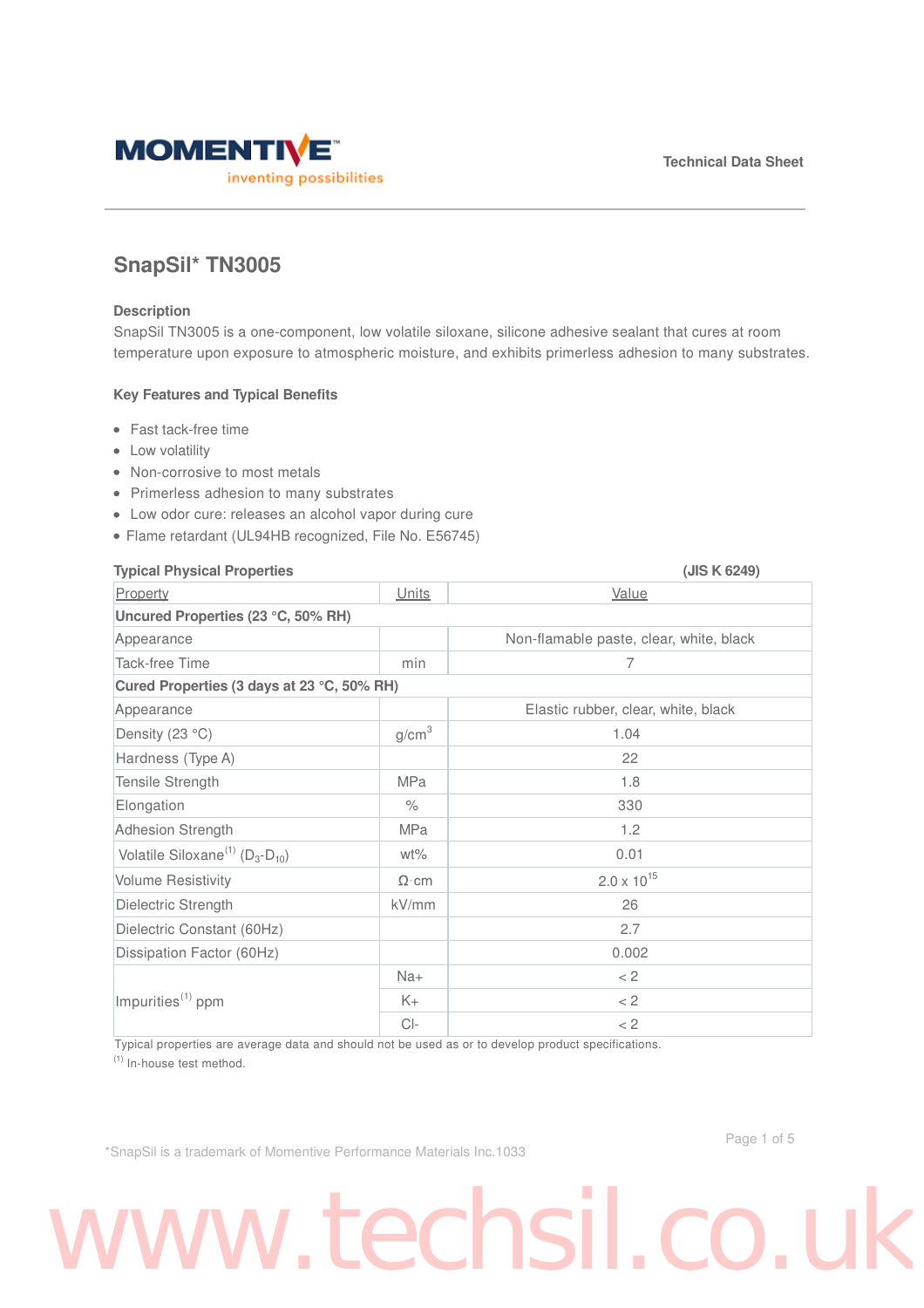### **Potential Applications**

- Insulating adhesive seal and fixing for electrical and electronic parts
- Waterproof sealant for electrical, electronic and communication equipment
- General adhesive for metal, glass, plastics, etc.

### **Adhesion Performance**

SnapSil TN3005 silicone adhesive sealant adheres to a wide variety of substrates used in electronic components. The following matrix depicts adhesion performance to typical substrates. However, actual performance may vary depending on the substrate manufacturer or grade.

| <b>Substrate</b>        |           |
|-------------------------|-----------|
| Aluminum                | ∩         |
| Copper                  | ∩         |
| <b>Steel</b>            | ∩         |
| <b>Stainless Steel</b>  | ∩         |
| Acrylic Resin           | ∩         |
| <b>Phenolic Resin</b>   | $\bigcap$ |
| Epoxy Resin             | $\bigcap$ |
| PET                     | ∩         |
| <b>ABS</b>              | $\bigcap$ |
| <b>PBT</b>              | ∩         |
| <b>PPS</b>              | ∩         |
| <b>PVC</b>              | ∩         |
| Nylon                   | ∩         |
| Polycarbonate           | ∩         |
| <b>PPO</b>              | ∩         |
| Polyethylene            | X         |
| Polytetraflucroethylene | X         |
| Glass                   |           |

Note: Test results. Actual data may vary.

O: Good (cohesive failure)

X: Adhesive failure

\*SnapSil is a trademark of Momentive Performance Materials Inc.1033

Page 2 of 5

# www.techsil.co.u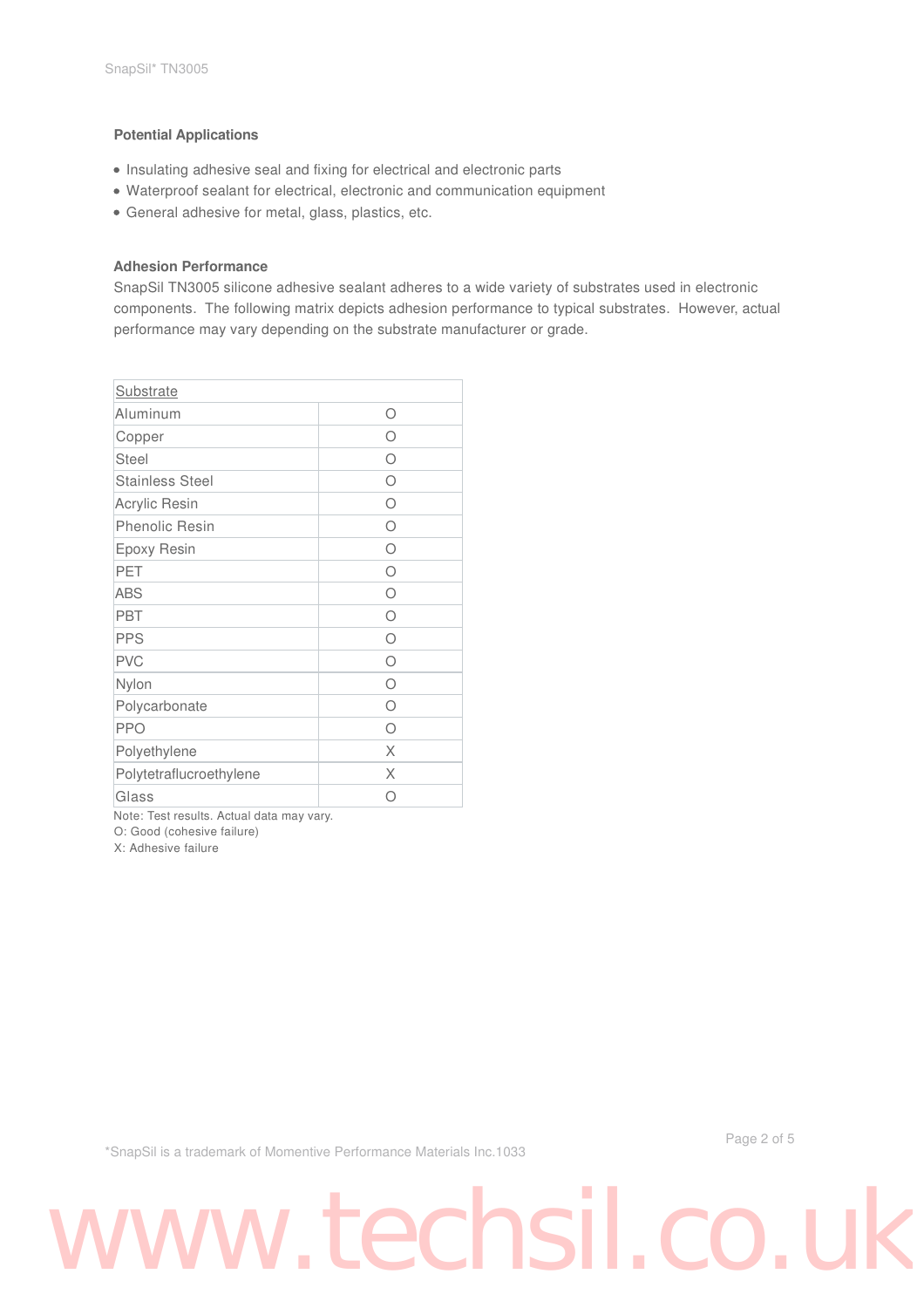### **Cure Profile**

SnapSil TN3005 silicone adhesive sealant cures upon exposure to atmospheric moistrue, and its cure speed is affected by humidity and temperature. The material begins to cure from the sections that are exposed to the atmosphere and, therefore, greater time is required for the cure to extend to deeper sections. The cure depth of SnapSil TN3005 silicone adhesive sealant at various combination sof humidity and temperature are provided below.



Note: Test results. Actual data may vary.

### **Patent Status**

Nothing contained herein shall be construed to imply the nonexistence of any relevant patents or to constitute the permission, inducement or recommendation to practice any invention covered by any patent, without authority from the owner of the patent.

### **Product Safety, Handling and Storage**

Customers should review the latest Safety Data Sheet (SDS) and label for product safety information, safe handling instructions, personal protective equipment if necessary, emergency service contact information, and any special storage conditions required for safety. Momentive Performance Materials (MPM) maintains an around-the-clock emergency service for its products. SDS are available at www.momentive.com or, upon request, from any MPM representative. For product storage and handling procedures to maintain the product quality within our stated specifications, please review Certificates of Analysis, which are available in the

\*SnapSil is a trademark of Momentive Performance Materials Inc.1033

Page 3 of 5

### ww.techsil.co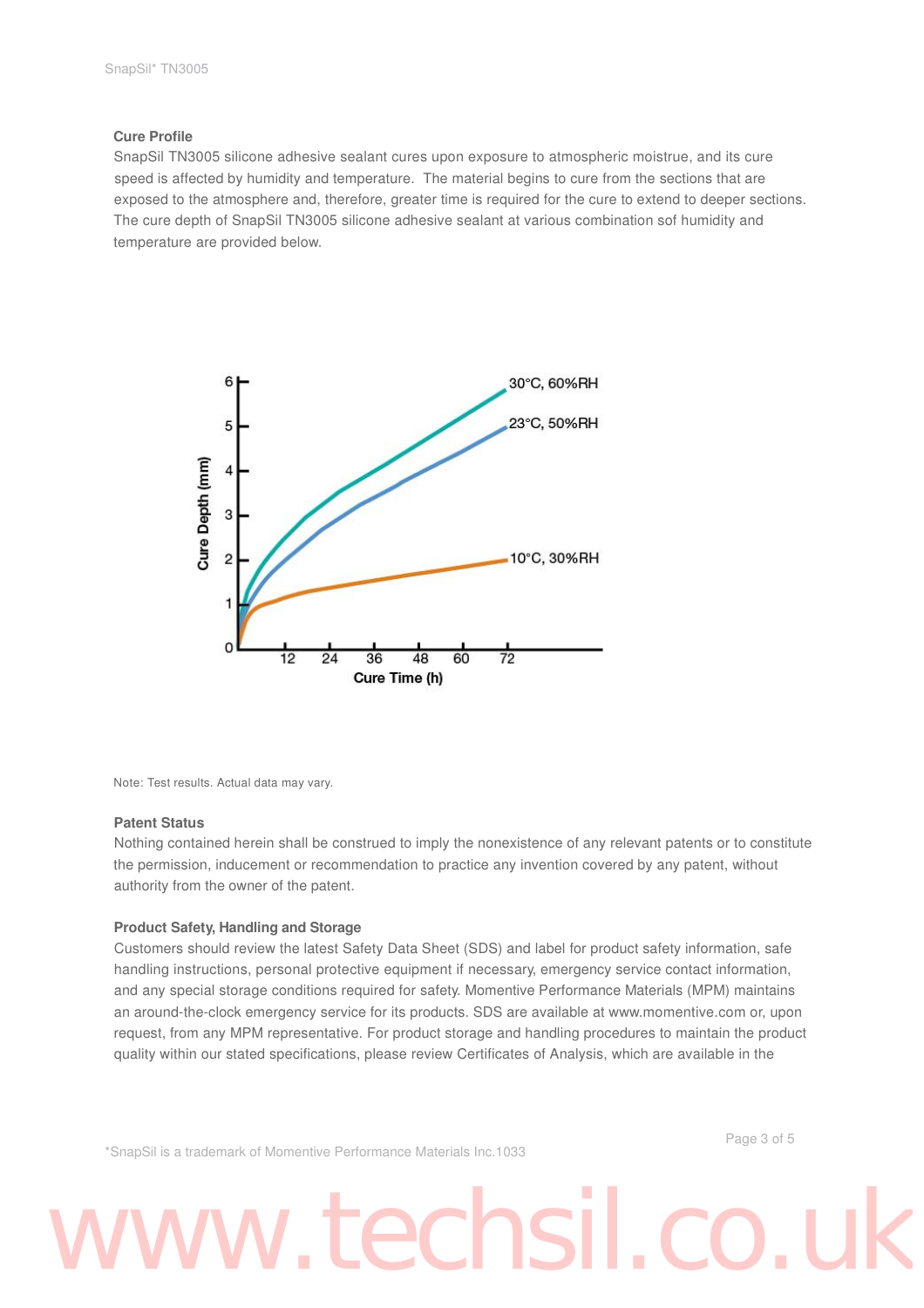Order Center. Use of other materials in conjunction with MPM products (for example, primers) may require additional precautions. Please review and follow the safety information provided by the manufacturer of such other materials.

### **Limitations**

Customers must evaluate Momentive Performance Materials products and make their own determination as to fitness of use in their particular applications.

### **Contact Information**

For product prices, availability, or order placement, contact our customer service at Momentive.com/CustomerService/

For literature and technical assistance, visit our website at: www.momentive.com

### **DISCLAIMER:**

**THE MATERIALS, PRODUCTS AND SERVICES OF MOMENTIVE PERFORMANCE MATERIALS INC. AND ITS SUBSIDIARIES AND AFFILIATES (COLLECTIVELY "SUPPLIER"), ARE SOLD SUBJECT TO SUPPLIER'S STANDARD CONDITIONS OF SALE, WHICH ARE INCLUDED IN THE APPLICABLE DISTRIBUTOR OR OTHER SALES AGREEMENT, PRINTED ON THE BACK OF ORDER ACKNOWLEDGMENTS AND INVOICES, AND AVAILABLE UPON REQUEST. ALTHOUGH ANY INFORMATION, RECOMMENDATIONS, OR ADVICE CONTAINED HEREIN IS GIVEN IN GOOD FAITH, SUPPLIER MAKES NO WARRANTY OR GUARANTEE, EXPRESS OR IMPLIED, (i) THAT THE RESULTS DESCRIBED HEREIN WILL BE OBTAINED UNDER END-USE CONDITIONS, OR (ii) AS TO THE EFFECTIVENESS OR SAFETY OF ANY DESIGN INCORPORATING ITS PRODUCTS, MATERIALS, SERVICES, RECOMMENDATIONS OR ADVICE. EXCEPT AS PROVIDED IN SUPPLIER'S STANDARD CONDITIONS OF SALE, SUPPLIER AND ITS REPRESENTATIVES SHALL IN NO EVENT BE RESPONSIBLE FOR ANY LOSS RESULTING FROM ANY USE OF ITS MATERIALS, PRODUCTS OR SERVICES DESCRIBED HEREIN**. Each user bears full responsibility for making its own determination as to the suitability of Supplier's materials, services, recommendations, or advice for its own particular use. Each user must identify and perform all tests and analyses necessary to assure that its finished parts incorporating Supplier's products, materials, or services will be safe and suitable for use under end-use conditions. Nothing in this or any other document, nor any oral recommendation or advice, shall be deemed to alter, vary, supersede, or waive any provision of Supplier's standard Conditions of Sale or this Disclaimer, unless any such modification is specifically agreed to in a writing signed by Supplier. No statement contained herein concerning a possible or suggested use of any material, product, service or design is intended, or should be construed, to grant any license under any patent or other intellectual property right of Supplier covering such use or design, or as a recommendation for the use of such material, product, service or design in the infringement of any patent or other intellectual property right.

\*SnapSil is a trademark of Momentive Performance Materials Inc.1033

**Momentive and the Momentive logo are trademarks of Momentive Performance Materials Inc.**

\*SnapSil is a trademark of Momentive Performance Materials Inc.1033

Page 4 of 5

# www.techsil.co.u